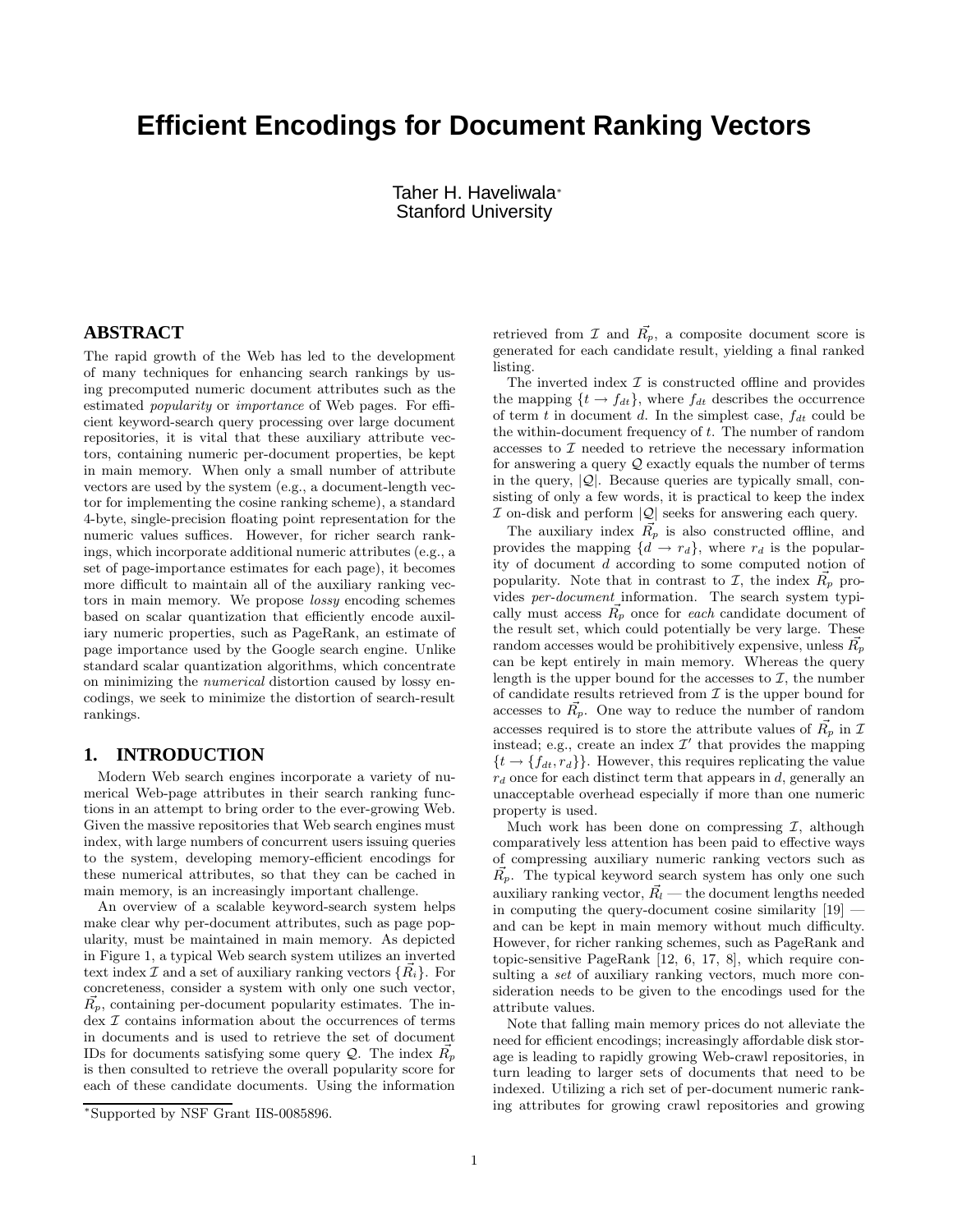

Figure 1: A simplified illustration of a search engine with a standard inverted text-index and 3 auxiliary numerical attributes for each document. Note that the number of random accesses to  $\mathcal I$  is typically small, whereas the number of accesses to  $\{\vec{R_i}\}\$ is large. Our goal is to minimize the space needed for the data structure  $\{\vec{R_i}\}.$ 

numbers of users thus continues to require efficient encoding schemes.

In this paper, we concentrate on developing efficient encodings for PageRank vectors, which are importance estimates for Web pages computed using the hyperlink graph of the Web [12, 6, 5, 17, 8]. In Section 2, we briefly review scalar quantization, which provides the framework for our approach, and introduce new distortion criteria for measuring quantizer performance. In Section 3, we discuss fixedlength encoding schemes and analyze their performance using a traditional numerical distortion measure. In Section 4, we investigate in detail distortion measures more appropriate for the case of search ranking functions, and analyze the performance of various quantization strategies both analytically and empirically. In Section 5, we extend our approach to consider variable-length encoding schemes and discuss their performance. We conclude with a review related work in Section 6.

# **2. SCALAR QUANTIZATION**

#### **2.1 Quantization Rules**

An excellent introduction to quantization can be found in [3]; we give only a brief review here. Let  $\mathcal{C} \subset \mathbb{R}$ ; for the our work, assume  $C$  is finite. A quantizer is a function  $q(x): \mathbb{R} \to C$  that partitions  $\mathbb R$  into a set S of intervals and maps values in the same interval to some common reproduction value in C. In other words,  $q(x)$  maps real values to some approximation of the value. Let  $n = |\mathcal{C}|$ . As the values in  $\mathcal C$  can be indexed from 0 to  $n-1$ , one way to compactly represent values in the range of  $q(x)$  is with fixed-length codes of length  $\lceil log_2n \rceil$  bits, in conjunction with a codebook mapping the fixed-length codes to the corresponding reproduction value. Let  $\hat{x} = q(x)$ . Given the sequence  $\{a_i\}$ 

of real numbers as input, a compression algorithm based on fixed-length scalar quantization would output the sequence of  $l$ -bit codewords  $\hat{a_i}$ , along with the codebook mapping each distinct codeword to its corresponding reproduction value.

The error that results from quantizing a particular input value x to the reproduction value  $\hat{x}$  is typically quantified by a distortion measure. We consider distortion measures in Section 2.2.

The simplest fixed-length encoding simply partitions the domain of possible values into  $n$  cells of uniform width using a uniform quantizer  $u_n$ , where n is typically chosen to be a power of 2. A more complex quantizer could use a nonuniform partition to lower the distortion. Alternatively, instead of using nonuniform partitions, the input values can be transformed with a nonlinear function  $G(x)$ , called a compressor, then uniformly quantized using  $u_n$ . The inverse function  $G^{-1}(x)$  can be used for reconstructing an approximation to the original value. Such a quantizer  $G^{-1}(u_n(G(x)))$  is called a *compander*<sup>1</sup>; it is known that any fixed-length, nonuniform quantizer can be implemented by an equivalent compander [3]. For simplicity, unless otherwise noted, we will define quantization strategies as companders.

Quantizers can also make use of variable-length codes for the elements in set  $C$ . If shorter codewords are assigned to the elements in  $\mathcal C$  that more frequently correspond to values in the input data being compressed, the average codeword length can be reduced. The simplest scheme would use a Huffman code for  $\mathcal{C}$ , using the known or estimated frequency of the elements in  $\mathcal C$  to generate the optimal Huffman codes.

<sup>&</sup>lt;sup>1</sup>Short for *compressor*, *expander*. Note that companders save on the need for explicit codebooks, as the partitioning of the domain is uniform.  $G^{-1}(x)$  takes the place of the codebook.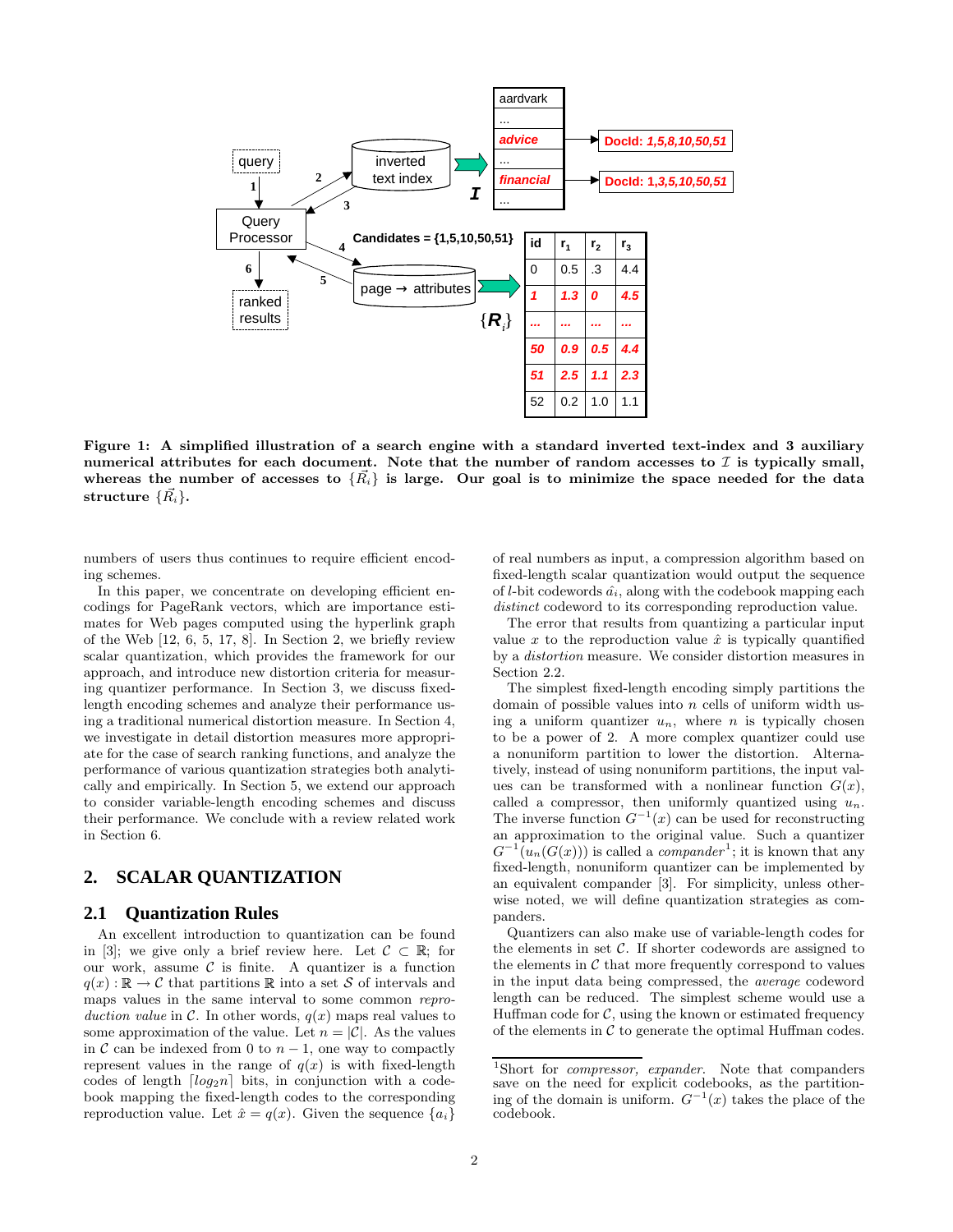#### **2.2 Measuring Distortion**

The scalar quantization literature in general considers the loss in numerical precision when comparing the expected distortion of quantization schemes. For instance, the most commonly used measure of distortion for a value is the squared error:

$$
d(x, q(x)) = (x - q(x))^2
$$
 (1)

The inaccuracy of a particular quantization function  $q$  for a particular set of input data is then the mean distortion, denoted  $D(q)$ . If  $d(x, q(x))$  is the squared error as defined above, then  $D(q)$  is referred to as the *mean squared error*, or MSE.

However, in the case of document ranking, the numerical error of the quantized attribute values themselves are not as important as the effect of quantization on the rank order induced by these attributes over the results to a search query. In our work, we show that distortion measures based on induced rankings of search-query results lead to different choices for optimality.

Assume each document in the corpus has  $k$  associated numerical ranking attributes. Note that some of these attributes, such as PageRank, are precomputed and stored, and some are query-specific and hence generated at querytime. As the goal of quantization is to reduce space requirements of the precomputed indexes, it is used only on the precomputed attributes. The attributes can be used in one of two ways to rank a set of documents that are candidate results to some search query.<sup>2</sup> The scenarios we consider are:

- 1. Each of the k attributes can be used separately to rank the candidate result documents to generate  $k$  intermediate rank orders, which are then *aggregated* to generate a final rank order over the candidates [1].
- 2. The values for the  $k$  attributes for the documents can be combined numerically to form a composite score, which is then used to rank the set of candidate documents.

Under Scenario 1, quantization has a very simple effect on the intermediate rank orders. Quantization can map similar values to the same cell, but can never swap the relative order of two values; for any two values  $x$  and  $y$ , and any quantizer q, we know that  $x < y \Rightarrow q(x) \leq q(y)$ . Thus, an intermediate rank order using a quantized version of an attribute differs from the intermediate rank order using the original attribute only through the introduction of false ties.<sup>3</sup> This property suggests the following distortion measure. Let the distortion of a quantizer on a particular attribute, for a particular candidate result set of size  $m$ , be measured as the sum of squares of the number of candidate documents mapped to the same cell, normalized so that the maximum distortion is 1. Assuming the original values for the attribute were distinct, this distortion is closely related to the fraction of document pairs in the result set that are

falsely tied. More formally, let  $R$  be the query-result set, with  $m = |\mathcal{R}|$ , and let  $X_i$  be the number of documents in  $\mathcal{R}$ mapped to cell  $i$  for the attribute under consideration. The distortion of an *n*-cell quantizer on the set  $\mathcal R$  is given by:

$$
Distortion(q_j, \mathcal{R}) = \frac{1}{m^2} \sum_{0}^{n-1} X_i^2
$$
 (2)

We refer to this distortion measure as TDist. We can evaluate the relative performance of different quantizers based on the expectation (or average over some test query set) of the above distortion. Different search models for computing this expectation are given in Section 4. The empirical performance of different quantizers over a test set of queries on this distortion measure are presented in Section 4.5.

Under Scenario 2, we cannot use the above distortion measure. The error can no longer be measured solely through artificial ties. In the final rankings induced by the composite score, the relative ordering of documents can be different. We proceed by defining a more suitable distortion measure, KDist, based on techniques for comparing rank orders described in [1]. Consider two partially ordered lists of URLs,  $\tau$  and  $\tau_q$ , each of length m, corresponding to rankings induced by exact and approximate composite scores, resp. Let U be the union of the URLs in  $\tau$  and  $\tau_q$ . If  $\delta$  is  $U - \tau$ , then let  $\tau'$  be the extension of  $\tau$ , where  $\tau'$  contains  $\delta$  appearing after all the URLs in  $\tau$ <sup>4</sup>. We extend  $\tau_q$  analogously to yield  $\tau'_q$ . We define our distortion measure KDist as follows:

$$
KDist(\tau, \tau_q) =
$$
  
\n
$$
\frac{|\{(u, v) : \tau', \tau'_q \text{ disagree on order of } (u, v), u \neq v\}|}{(|U|)(|U| - 1|)} \tag{3}
$$

In other words,  $KDist(\tau, \tau_q)$  is the probability that  $\tau$  and  $\tau_q$ disagree on the relative ordering of a randomly selected pair of distinct nodes  $(u, v) \in U \times U$ . We present the empirical performance of different quantizers on the above distortion measure in Section 4.5.

#### **3. FIXED-LENGTHENCODINGSCHEMES**

In this section, we discuss fixed-length encoding schemes, describe the optimal encoding under the MSE distortion measure, and give the empirical MSE-performance of various fixed-length encoding schemes. The "best" fixed-length quantizer  $q$  can be chosen by answering the following three questions:

- 1. What is the appropriate measure of distortion  $D(q)$  for the application?
- 2. How many cells should the partition have? In other words, what is the appropriate choice for  $n$ , noting that (a) the codeword length is given by  $\lceil log_2 n \rceil$ , and  $(b)$  smaller *n* will lead to higher distortion.
- 3. For a particular *n*, what compressor function  $G(x)$ should be used to minimize distortion?

Answering Question 2 is simply a matter of choosing a codeword length that will allow the encoded ranking vector to fit in the available memory. If we answer Question 1 by choosing the MSE, then results from the quantization literature ([14, 3]), let us choose the optimal compressor function

 ${}^{2}E.g.,$  the candidate result set might consist of documents that contain all of the query terms.

<sup>3</sup>The final rankings, after rank aggregation, may of course differ in more complex ways, depending on how the aggregation is done. If in such a case, measuring the distortion of final rankings is desired, the distortion measure of Scenario 2 is more appropriate.

<sup>&</sup>lt;sup>4</sup>The URLs *within*  $\delta$  are not ordered with respect to one another.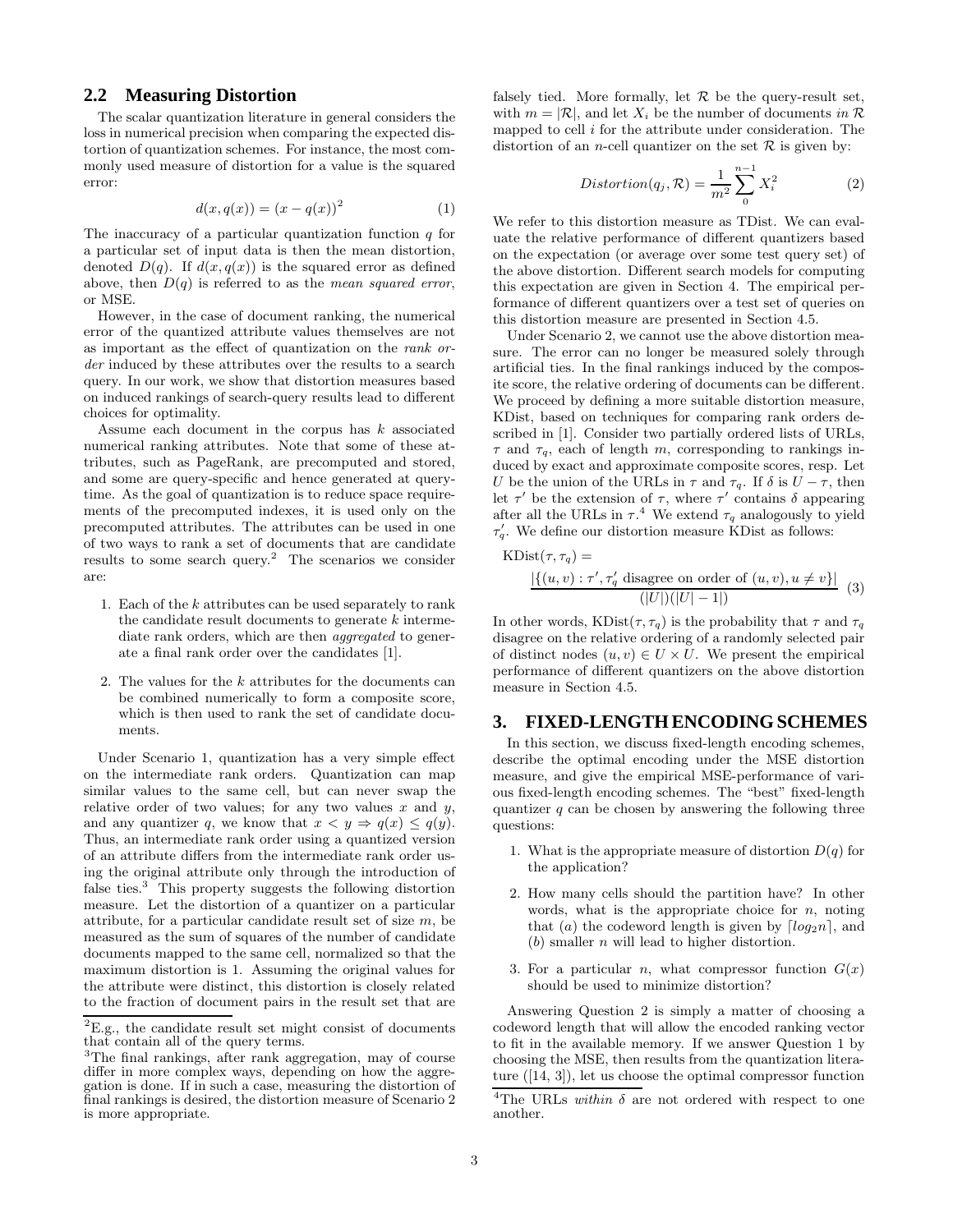based on the distribution of the input values, leading to the answer for Question 3. We begin with this case (i.e., where  $D(q)$  is the MSE), and then discuss the use of more appropriate distortion measures in Section 4.

The optimal compressor function  $G(x)$  (i.e., the  $G(x)$  which will minimize the quantization MSE) is determined by the probability density function (pdf) of the input data,  $p(y)$ . In particular, the optimal compressor is given by the following [14]:

$$
G(x) = c \cdot \int_{-\infty}^{x} p(y)^{1/3} dy \tag{4}
$$

Fortunately, the entire ranking vector that we would like to encode is available, so we can determine  $p(y)$  easily. In Section 3.1, we look at the distribution of values of PageRank vectors in our dataset, and in Section 3.2, we discuss the MSE performance of 6 fixed-length coding schemes.

#### **3.1 Data Distribution**

To compute the right hand side of Equation 4, we examine the relative frequency distribution  $p(y)$  of the values of the PageRank ranking vectors that we want to encode. Page-Rank is an iterative computation performed over the link graph of the Web that assigns an estimate of importance to every page on the Web [12]. A topic-sensitive extension to PageRank [6] modifies the link-graph computations to assign an estimate of importance, with respect to particular topics, to every page on the Web.

We used as our dataset the Stanford WebBase [7] crawl repository of 120 million pages, containing a total of 360 million distinct URLs. This latter count includes pages that were linked to from crawled pages, but were not themselves crawled. Note that using a standard 4-byte floating point representation, the PageRank vector for these 360 million pages requires 1.34GB of space. Figure 2 shows the distribution of the standard PageRank values for this dataset on a log-log plot. In plotting the distribution, we used logarithmic binning, with the counts normalized by the bin width. In other words, when computing the relative counts shown on the y-axis, we used bins of equal width on a logarithmic scale, and divided the counts by the actual width of the bin. This technique was needed, as the data is very sparse for high rank values.<sup>5</sup> The distribution appears to follow a power-law with exponent close to 2.17, similar to the findings of Pandurangan et al. [13] on a different dataset. They also provide a graph-generation model that explains this observed property of the Web.

The topic-specific rank vectors constructed following the methodology proposed in [6] behave similarly. For instance, the values for the PageRank vector generated with respect to the COMPUTERS topic follow the distribution shown in Figure 3; the other topic-specific PageRank scores we measured also follow a similar distribution, but are not shown here. Note that the power-law fit is not quite as close, with the slope steepening noticeably in the tail. The best-fit powerlaw exponents for the topic-specific PageRank distributions all ranged between 1.7 and 1.8. Because developing efficient encodings for the topic-specific rank vectors is analogous to developing encodings for the standard PageRank vector, the remaining discussion focuses solely on encodings for the standard PageRank vector.



Figure 2: PageRank distribution on a log-log scale. The crawl graph included 360M URLs generated from a 120M page repository. The best-fit powerlaw curve is shown, with a slope close to -2.1, in agreement with prior findings.



Figure 3: COMPUTERS-biased PageRank distribution on a log-log scale. The slope is close to -1.8, less steep than the ordinary PageRank distribution.

When computing the optimal compressor function for the standard PageRank vector, for minimizing the MSE, we compute Equation 4 with the pdf  $p(y) = k \cdot y^{-2.17}$ ,  $y > y_{min}$ .

# **3.2 MSEPerformance ofFixed-Length Schemes**

In this section, we compare the performance of various fixed-length encoding schemes using the mean-squared-error (MSE) measure. Except for the equal depth strategy, the quantizers are implemented as companders. A summary of the strategies we consider is given in Table 1. To illustrate the behavior of the quantization strategies on the PageRank values for the 360 million URLs, Figure  $4^6$  shows the relative number of input points mapped to each cell (i.e., the depth of each cell) for 6 different strategies when using 256 cells. The y-axis is a log scale, to facilitate comparison. The figure depicts how the various compressor functions transform the input data, whose distribution was earlier shown in Figure 2. Because of PageRank's power-law distribution, we see that for the linear (i.e., uniform-width) strategy most cells are

 ${}^{5}$ A similar approach is used in [15].

 ${}^{6}$  For clarity, in all of the graphs that follow, the order of the  $\,$ entries in the graph legend reflects the relative position of the corresponding curves in the graph. Curve markers are consistent across the graphs as far as possible.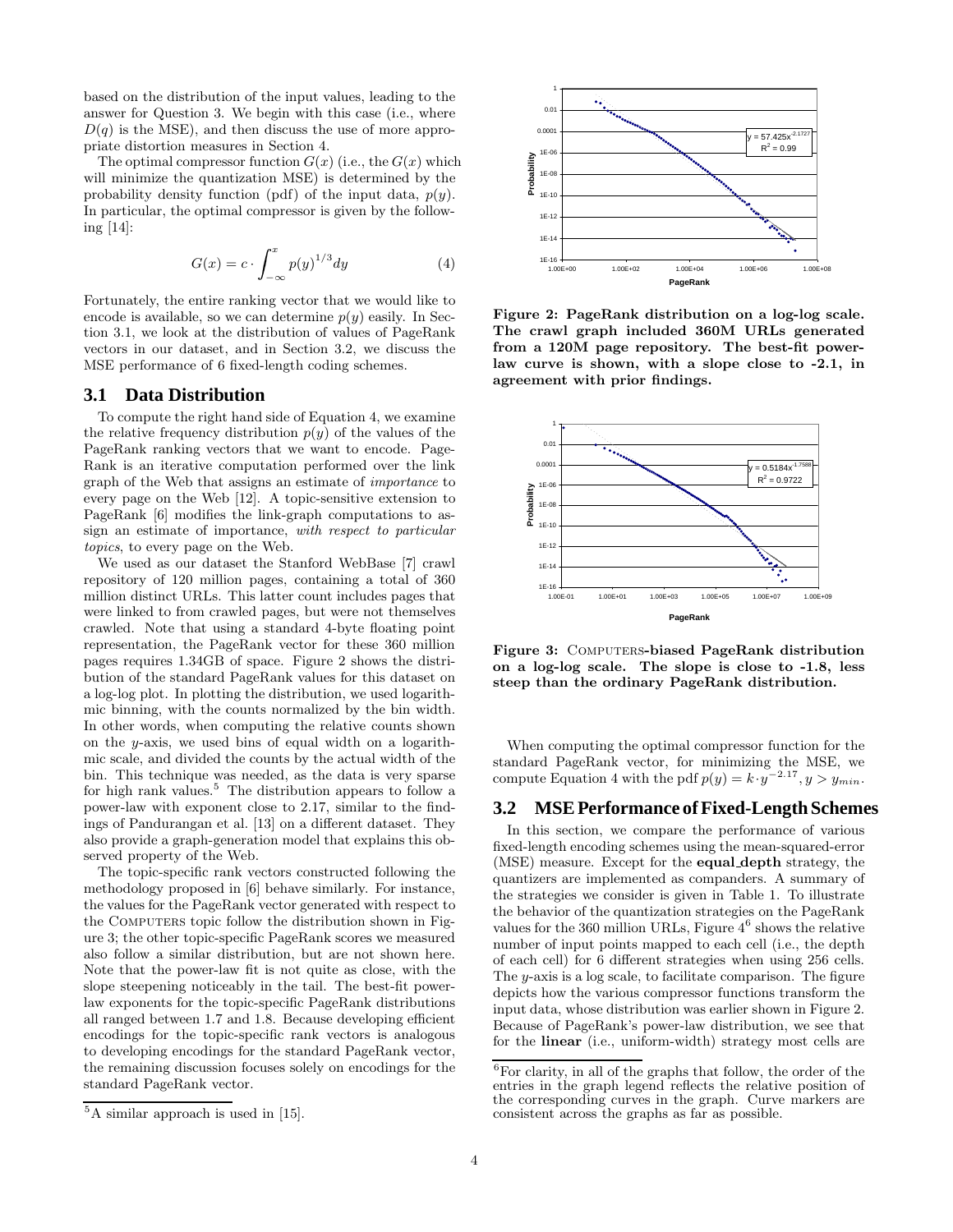

Figure 4: Relative cell counts for the various strategies for 8-bit codes (i.e., 256 cells). The y-axis gives the fraction of the values in the input mapped to each cell.



Figure 5: The MSE of 6 different strategies, for codeword lengths varying from 4 to 24. The MSE axis is on a log scale, and is normalized so that the MSE of the 4-bit linear compander is 1.

empty. The other 4 strategies use nonuniform partitions to divide up the range of possible PageRank values.

To compare the strategies in the traditional numeric fashion, we computed the MSE for each strategy for encoding the standard PageRank vector. We varied the number of cells used from  $2^4$  to  $2^{24}$ ; i.e., the number of bits necessary for a fixed-length code varied from 4 to 24 bits per value. Figure 5 graphs the MSE vs. code-length for each of the strategies. We see that mse optimal performs the best, as expected, with log and sqrt not far behind. We will see in the following section, however, that if we use a distortion measure based on the induced rankings of query results, rather than the MSE, the choice of optimal strategy differs.

# **4. OPTIMIZINGFIXED-LENGTHENCOD-INGS FOR RANK-BASED DISTORTION MEASURES**

We now discuss how we to choose the optimal quantiza-

tion rule in the context of search ranking, under various distortion measures and probabilistic models for the keywordsearch task. In general, unless both the search model and distortion measure are fairly simple, analytically deriving the optimal quantization rule becomes complex. We derive optimal quantization rules for simple cases, and rely solely on experimental data for more complex cases.

An outline of this section follows. In Section 4.1, we introduce a simplified model of the keyword search process. We analytically derive the optimal quantization strategy for this model in Section 4.2, and then extend the derivation to richer models of search. Section 4.3 describes a technique to approximate the optimal strategy using a simple compander. In Section 4.4, we present empirical results describing the distribution of our data that provides justification for our simplified models. Section 4.5 presents experimental results illustrating the performance of the quantization strategies under various ranking models and corresponding distortion measures.

#### **4.1 Retrieval and Ranking Model**

We begin with a greatly simplified model of keyword search to allow for the analysis of the effects of quantization on query-result rankings, and later discuss extensions.

The first part of the model describes the retrieval of the candidate documents for a query. Let  $D$  be the set of documents in the Web-crawl repository. Retrieve $(\mathcal{D}, \mathcal{Q})$  is defined as the operation that returns the set  $\mathcal{R} \subset \mathcal{D}$  consisting of documents that satisfy the query  $Q$ .<sup>7</sup> For simplicity, we model the operation **Retrieve** $(\mathcal{D}, \mathcal{Q})$  as generating a random sample of size M from  $\mathcal{D}$ , with each element of  $\mathcal{D}$  having an equal probability of appearing in the result set.

The second part of the model describes the ranking of the documents. Consider a single auxiliary ranking vector that is used to rank the documents in  $\mathcal{R}$ ; e.g., assume that the candidate results will be ranked solely by their Page-Rank, ignoring any additional information available. Also assume that all full-precision PageRank values for the candidate documents are distinct.<sup>8</sup> The full-precision PageRank values  $R_p(d)$  induce a total ordering over the set  $\mathcal R$ . If we use quantized PageRank values  $q(R_p(d))$ , then a weak ordering is induced instead. In other words, the relative order of the documents in  $R$  are preserved except for false ties between documents with PageRank values mapped to the same quantizer cell.

The third part of the model is the distortion measure used to judge the rank order inaccuracy caused by quantization. In the simplified scenario being developed, this measure consists of penalizing the false ties, as described in Scenario 1 of Section 2.2.

#### **4.2 Derivation of Optimal Quantizers**

For the simple model just discussed, we now derive the optimal quantizer. In particular, consider the case where **Retrieve** $(Q, D)$  samples M documents from a repository D uniformly at random, without replacement. Let  $X_i$  be the number of query results mapped to cell *i*.

The number of documents returned by  $\textbf{Retrive}(\mathcal{Q},\mathcal{D})$ will be different for different queries; i.e., M is a random

 ${\rm ^7E.g.,}$   ${\mathcal R}$  could be the set of documents that contain all of the query terms in Q.

<sup>8</sup>This assumption fails to hold only for values close to the minimum.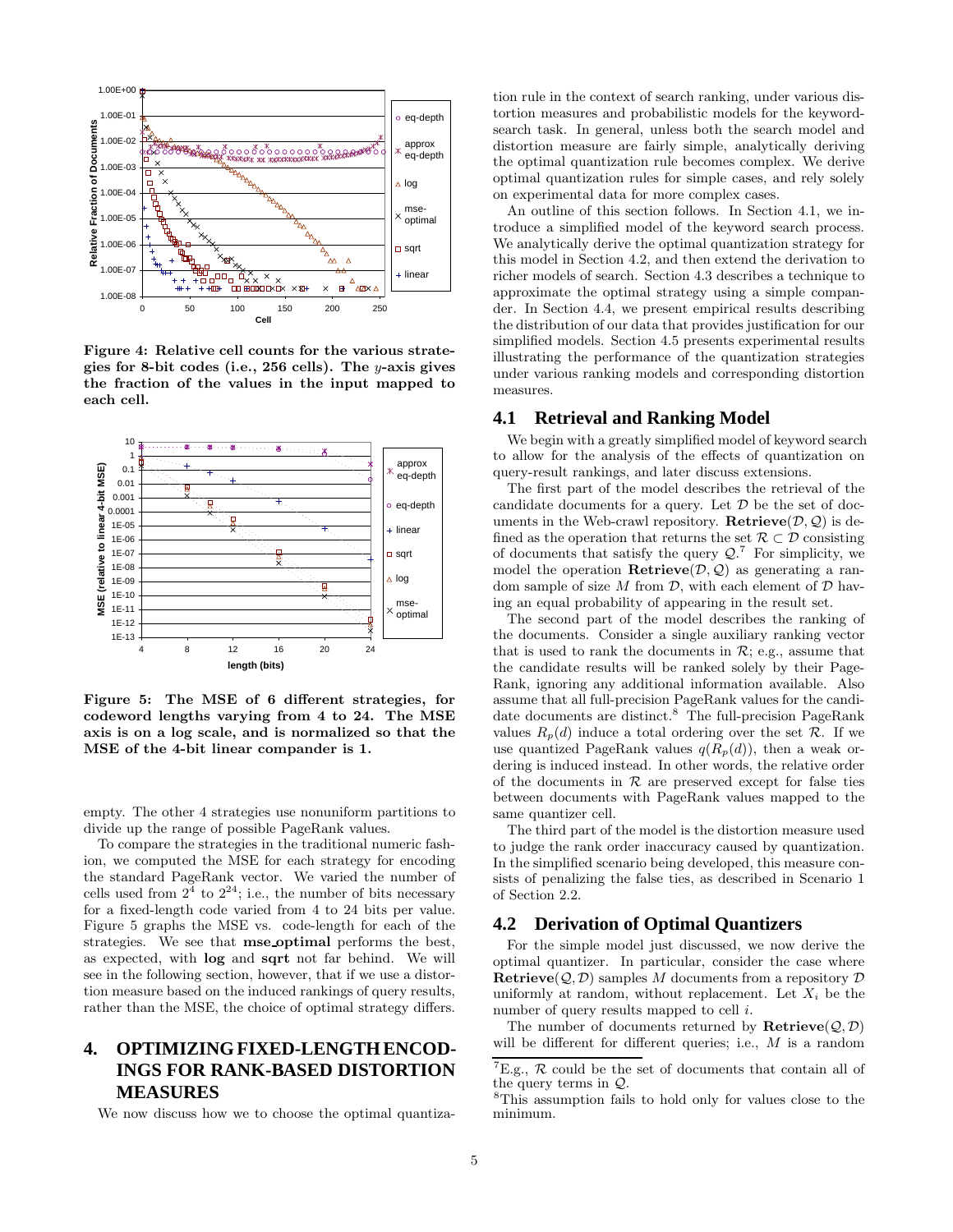Table 1: A description of 6 quantization strategies we compare.

| Strategy         | Description                                                                            |
|------------------|----------------------------------------------------------------------------------------|
| linear           | A uniform quantizer (partition uses cells of equal width)                              |
| sqrt             | Compander with $G(x) \propto \sqrt{x}$                                                 |
| log <sub>1</sub> | Compander with $G(x) \propto \log x$                                                   |
| mse optimal      | Compander with $G(x) \propto x^{-2.17}$                                                |
| approx eq depth  | Compander that approximates equal depth partitions, as described in Sec-<br>tion $4.3$ |
| eq depth         | Quantizer where partition assigns an equal number of points to each cell               |

variable. For now, consider the case where  $M = m$  for some constant m. As described in Section 2.2, we let the distortion of a particular result of length  $m$  be measured by the sum of squares of the number of points in the same cell, normalized so that the maximum distortion is 1; in other words, we measure the distortion of the results  $\mathcal{R}$ , where  $|\mathcal{R}| = m$ , using a quantizer with *n* cells as:

$$
Distortion_m(q_j) = \frac{1}{m^2} \sum_{0}^{n-1} X_i^2
$$
 (5)

We can treat  $D$ , the documents in the corpus, as a multitype population, with  $n$  types. The type of each document is simply the cell it is mapped to by the quantizer  $q_i$ . Let  $N_i$  represent the number of points in the input data set<sup>9</sup> that the quantizer maps to cell *i* (i.e., the count of each type), and let  $N$  be the total number of input values (i.e.,  $N = \sum N_i$ ). Because the operation **Retrieve** $(\mathcal{D}, \mathcal{Q})$ samples from the population  $D$  uniformly at random, without replacement,  $\langle X_0, \ldots, X_{n-1} \rangle$  follows the multivariate hypergeometric distribution, with parameters m and  $\langle N_0, \ldots, N_{n-1} \rangle$ . We assume that  $|\mathcal{D}| \gg |\mathcal{R}|$ , so that the multinomial distribution (i.e., the distribution that would arise if Retrieve sampled with replacement), with parameters  $m$  and  $\langle \frac{N_0}{N}, \ldots, \frac{N_{m-1}}{N} \rangle$ , is a reasonable approximation.<sup>10</sup> The task of finding the optimal *n*-cell quantizer is reduced to choosing cell depths which minimize the expectation of Equation 5. Note that linearity of expectation allows us to consider each  $X_i$  separately, even though they are not independent:

$$
E[Distortion_m] = \frac{1}{m^2} E[\sum X_i^2]
$$
 (6) beh  
a se

$$
=\frac{1}{m^2}\sum E[X_i^2]
$$
 (7) t  
0

Since each  $X_i$  follows a binomial distribution,  $E[X_i^2]$  is easy to find. Letting  $p_i = \frac{N_i}{N}$ , and using the known mean and variance of binomial random variables [4], we see that

$$
E[X_i] = mp_i \tag{8}
$$

$$
var[X_i] \equiv E[X_i^2] - E[X_i]^2 \tag{9}
$$

$$
var[X_i] = mp_i(1 - p_i)
$$
\n(10)

$$
E[X_i^2] = mp_i(1 - p_i) + (mp_i)^2 = mp_i + m(m - 1)p_i^2
$$
 (11)

So we need to find the  $p_i$  that minimizes

$$
E[Distortion_m] = \frac{1}{m^2} \sum E[X_i^2]
$$
 (12)

$$
= \frac{1}{m^2} \sum_{i} (mp_i + m(m-1)p_i^2)
$$
 (13)

$$
= \frac{1}{m} + \frac{m-1}{m} \sum_{i} p_i^2 \tag{14}
$$

The above is equivalent to minimizing  $\sum_i p_i^2$  subject to the constraint  $\sum_i p_i = 1$ . Lagrange multipliers can be used to show that the optimal solution is given by

$$
p_i^* = \frac{1}{n} \tag{15}
$$

$$
N_i^* = N p_i^* = \frac{N}{n} \tag{16}
$$

In other words, an equal-depth partition scheme that places equal numbers of points in each cell minimizes the expected distortion of the query results for the TDist distortion measure.

The above considered the case where  $M$ , the number of results, was fixed to some constant m. However, different queries have different numbers of results, so that  $M$  is a random variable. However since Equation 16 is independent of  $m$ , the optimal solution in the case where  $M$  varies is also given by Equation 16.

We now discuss several extensions to make our model of the operation Retrieve more realistic. Consider the case where the candidate query-results are first pruned based on a threshold for their cosine similarity to the query, then ranked purely by the quantized PageRank  $q(R_p)$ . The intuition behind this model is that the ranking function first chooses a set of documents thought to be relevant to the query, and then ranks these relevant candidates by their popularity. Our experiments showed virtually no correlation between the PageRank of a document, and its cosine similarity to queries.<sup>11</sup> Thus, since the *pruned* candidate set is expected to follow the same distribution as the raw candidate set, the optimal solution is unchanged in this new model.

A second extension to the model is to make the random sampling nonuniform. In other words, each document can have a different probability of being chosen as a candidate result. In this case, the hypergeometric distribution no longer applies since different objects of a given type have different probabilities of being chosen. We could assume that the result set  $R$  is constructed by a sequence of m multinomial trials (i.e., sampling with replacement). Let  $p(d)$ 

<sup>&</sup>lt;sup>9</sup>Le., the PageRank vector we are compressing.

<sup>10</sup>The approximation has no impact on the final solution; see Appendix A for the full derivation using the multivariate hypergeometric distribution

<sup>&</sup>lt;sup>11</sup>The exact correlations are not given here, but were all close to zero. This result is expected, since PageRank is a purely link-based, query-independent estimate of page importance.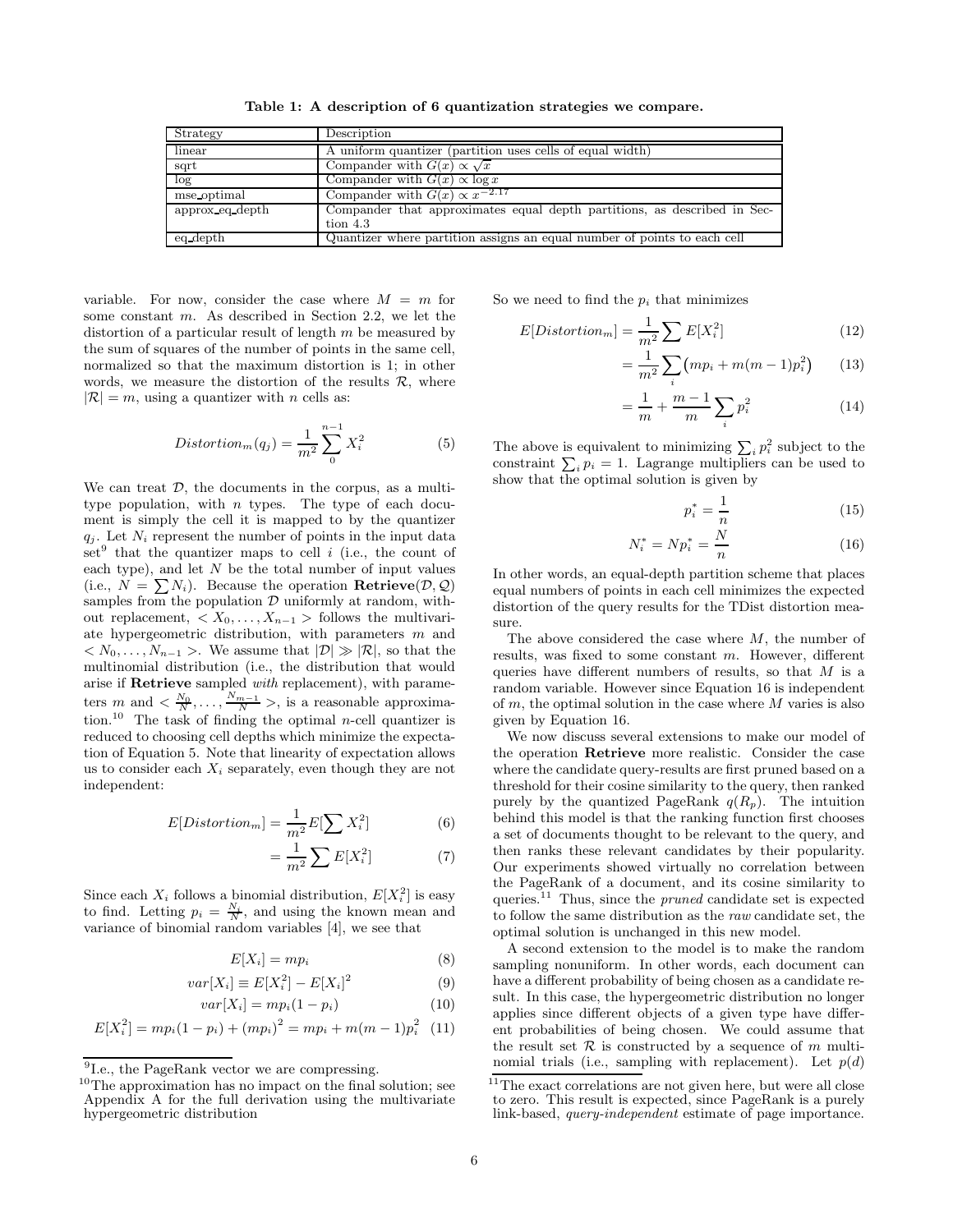be the probability of document d being chosen during a trial. Let  $p(cell_i) = \sum_{d_j \in cell_i} p(d_j)$ . Then the random vector  $\langle X_0, \ldots, X_{n-1} \rangle$  follows the multinomial distribution with parameters m and  $\langle p(\text{cell}_0), \ldots, p(\text{cell}_{n-1}) \rangle$ . The previous multinomial assumption holds if in addition to the requirement  $|\mathcal{D}| \gg |\mathcal{R}|$ , we also stipulate that no document dominates the probability mass of its cell. If  $p(d)$  is extremely nonuniform among documents with similar values of the attribute being quantized, then sampling with replacement is no longer a good approximation to sampling without replacement. If the multinomial approximation does hold, then a derivation, similar to the above, shows that an equiprobable partition is optimal. In other words, instead of making the depths of all cells constant, we make the probability mass assigned to each cell constant:

$$
\sum_{d_j \in cell_i} p(d_j) = \frac{1}{n} \tag{17}
$$

In the general case, where the final rankings are generated using arbitrary ranking functions that numerically combine the scores from several ranking vectors, developing a probabilistic model for analytically deriving a solution becomes difficult; for such cases, we currently rely on empirical results, measuring the average distortion across a large number of sample queries.

# **4.3 Approximating Equal-Depth Partitioning**

Using an equal-depth partition, although optimal for the TDist distortion measure, could lead to additional overhead. In the encoding phase, the true equal-depth scheme would require a binary search through the interval endpoints to determine the appropriate cell for each input value. Since the encoding step is performed offline, the cost is acceptable. However, in the decoding step, if the reproduction value for a particular cell is needed, a true equal-depth partition scheme requires a codebook that maps from cells to cell centroids, leading to additional space as well as processing costs. We show how we can approximate an equal-depth partition by using a simple compander, with a compressor function derived from the distribution of the underlying data, thus eliminating both the need for binary searches when encoding, and the need for a codebook at runtime.

If the input data values were distributed uniformly, we would intuitively expect that a uniform partition would be similar to an equal-depth partition. We confirm this intuition as follows. Let  $N$  be the total number of points, and let  $N_i$  be the number of points that fall in cell i, for a quantizer with  $n$  cells. If the input points are distributed uniformly at random, then clearly each  $N_i$  follows the binomial distribution with parameters  $(N, \frac{1}{n})$  $\frac{1}{n}$ ). Thus, the expected number of points in each cell is simply  $\mu = E[N_i] = \frac{N}{n}$ . The probability that  $N_i$  falls within a tight range of this expectation is high for large  $N$ , with  $n \ll N$ . For instance, for  $N = 10^8, n = 10^6$ , and using the normal approximation for  $N_i$ , we get that  $Pr[.8\mu \le N_i \le 1.2\mu] \approx 0.95$ .

Note, however, that the input data is not uniform. In particular, as we saw in Section 3.1, PageRank closely follows a power-law distribution. However, we can devise a compressor function  $G_{eq}(x)$  that transforms the data to follow a uniform distribution, which we can then uniformly quantize, thus approximating an equal-depth quantizer. Let  $X$  be a random variable following the power-law distribution, with

exponent 2.17. I.e., the pdf  $f(x)$  for X is  $f(x) = kx^{-2.17}$ . Equivalently, if  $x_{min}$  is the minimum possible rank, and  $x_{max}$  is the maximum possible rank, the cumulative distribution function (cdf) <sup>12</sup> is  $F(x) = \frac{k}{1.17} (x_{min}^{-1.17} - x^{-1.17})$ . The normalization constant c is chosen so that  $F(x_{max}) = 1$ . We would like to find a function  $G_{eq}(x)$  such that  $G_{eq}(X)$ corresponds to a uniform distribution, i.e., a  $G_{eq}(x)$  such that

$$
Pr[G_{eq}(X) \le y] = y \tag{18}
$$

But it is easy to see that in fact,  $F(x)$  itself is such a function, since the cumulative distribution of  $F(X)$  is:<sup>13</sup>

$$
Pr[F(X) \le x] = Pr[X \le F^{-1}(x)] = F(F^{-1}(x)) = x \quad (19)
$$

Thus, a function  $G_{eq}(x)$  that will transform the Page-Rank data to uniformly distributed data is the cdf  $F(x)$ , assuming that the PageRank distribution is a close fit for the power-law. This transformation allows us to eliminate the explicit codebook, instead using  $G_{eq}(x)$  and  $G_{eq}^{-1}(x)$  as the compressor and expander functions, resp., to approximate an equal-depth partition. The empirical distribution of  $G_{eq}(X)$ , shown in Figure 4 as the series **approx equal depth**, does indeed appear to be roughly uniform. The results that will be described in Section 4.5 show that in practice, this approximation leads to performance similar to that of exact equal-depth partitioning.

#### **4.4 Data Distribution: Corpus vs. Query Results**

In Section 4.2, for deriving the optimal quantizer for the TDist distortion measure (Equation 6), we assumed that the operation  $\textbf{Retrieve}(\mathcal{Q},\mathcal{D})$  could be modeled as a uniform random sample of  $\mathcal{D}$ . We now present empirical data showing that this assumption is reasonable. We plotted the PageRank distribution of the raw query results for each of 86 test queries; in every case, the PageRank distribution closely matched the distribution of PageRank values in the corpus  $\mathcal D$  as a whole. We display the distribution of Page-Rank values for the results of two representative queries in Figure 6.

The distributions were not an exact match, however, leading to the possibility that equiprobable and equal-depth partitions will not behave identically. We randomly partitioned our set of test queries into two halves. Using the first set, we measured the distribution of PageRank values of documents in the results for the queries. Figure 7 shows that this distribution deviates slightly from the distribution of Page-Rank values in the corpus as a whole; the distribution of PageRank values when restricted to documents that appear as raw candidate results seems to follow a power-law distribution with exponent close to 2.0. In other words, under our simplified model of the operation Retrieve, higher rank documents have a slightly higher probability of appearing in raw query results.<sup>14</sup>

<sup>&</sup>lt;sup>12</sup>The cdf is simply  $\int_{x_{min}}^{x} pdf(y)dy$ 

<sup>&</sup>lt;sup>13</sup>Note that  $\forall x f(x) > 0$  implies that  $F(x)$  is strictly increasing, and thus invertible.

 $^{14}$ By "raw query results", we simply mean the set of documents containing all of the query terms for some query.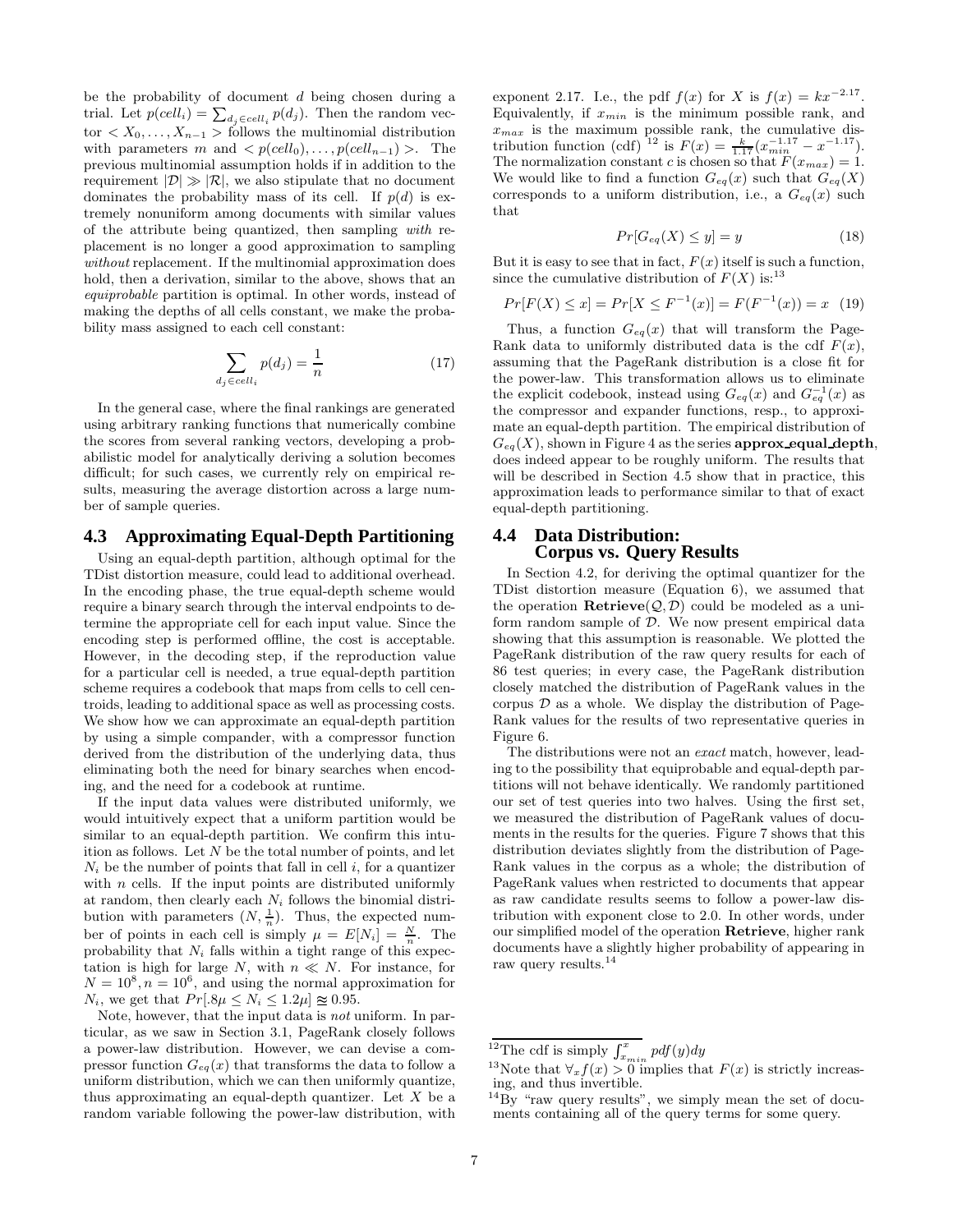

Figure 6: Comparison of the PageRank distribution for the corpus as a whole, to the set of pages containing the query terms "tropical storms", and the set of pages containing the query terms "robotic technology". As expected, the PageRank distribution for the raw conjunctive query results is close to the distribution on the overall corpus.



Figure 7: Comparison of the PageRank distribution for the repository as a whole, to the distribution for the set of results to 43 of the test queries.

# **4.5 EmpiricalPerformance Under Rank-Based Distortion Measures**

We now explore the empirical performance of various quantization schemes on sample query results. Our test set of 86 queries consisted of 36 queries compiled from previous papers and 50 queries created using the titles from the TREC-8 topics 401-450 [11]. Using a text index for our repository, we retrieved, for each query, the URLs for all pages that contain all of the words in the query.

Figure 8 plots the average (over the 86 query results) of the distortion for the 6 strategies when using the TDist distortion measure. We see that as expected, the equal depth strategy performs the best for all codelengths. Also note that the approx equal depth and log strategies also perform similarly. Notably, the mse optimal strategy, which was optimal when using the MSE distortion criteria, is no longer the optimal choice – this result signifies the need to consider appropriate notions of distortion when choosing



Figure 8: The average distortion for the various strategies when using the TDist distortion measure (Equation 6) over the full lists of query results, for 86 test queries.

quantization strategies for search rankings.

In Section 4.2, we argued that for the TDist distortion measure, for a retrieval model in which documents in the corpus have different probabilities of appearing in the results, an equiprobable, rather than an equal-depth, partition is superior. As mentioned in Section 4.4, we noticed a slight correlation between the PageRank and the probability of appearing in the raw candidate result set. To test the performance of the equal prob strategy, we implemented the compander described in Section 4.3, replacing the pdf with  $f(x) = kx^{-2.0}$ . On the subset of test queries that were not used in estimating the power-law exponent, we measured the performance, using the TDist distortion measure, of this approximation to an equiprobable partition. The results are shown in Figure 9, and demonstrate that the (approximate) equiprobable scheme improves upon the (approximate) equal-depth scheme. However, the true equal-depth scheme still performs the best by a small margin.

Figure 10 plots the average TDist distortion when the query results are first pruned to include only the top 100 documents based on the pure cosine similarity to the search query, then ranked using only the quantized PageRank value. As expected, the results match the results of Figure 8; since cosine similarity is uncorrelated with PageRank, the optimal strategy is unchanged from that of Figure 8.

Our third query result scenario and distortion measure are as follows. Let  $\tau$  be the ordered list of the top 100 documents when query results are ranked by the composite score  $\cos_{\mathcal{Q}d} \cdot r_d$ ; let  $\tau_q$  be the ordered list of the top 100 documents when query results are ranked by  $\cos_{\mathcal{Q}d} \cdot q(r_d)$ for some quantizer q. Note that  $\tau \neq \tau_q$  because  $q(r_d)$  is less precise than  $r_d$ . We measure distortion using the KDist measure described in Section 2.2. As shown in Figure 11, in this scenario, the log strategy performs the best for all codelengths in minimizing the mean KDist distortion.

The previous results demonstrate the importance of using a distortion measure suited to the ranking strategy used by the search engine when choosing a quantization strategy.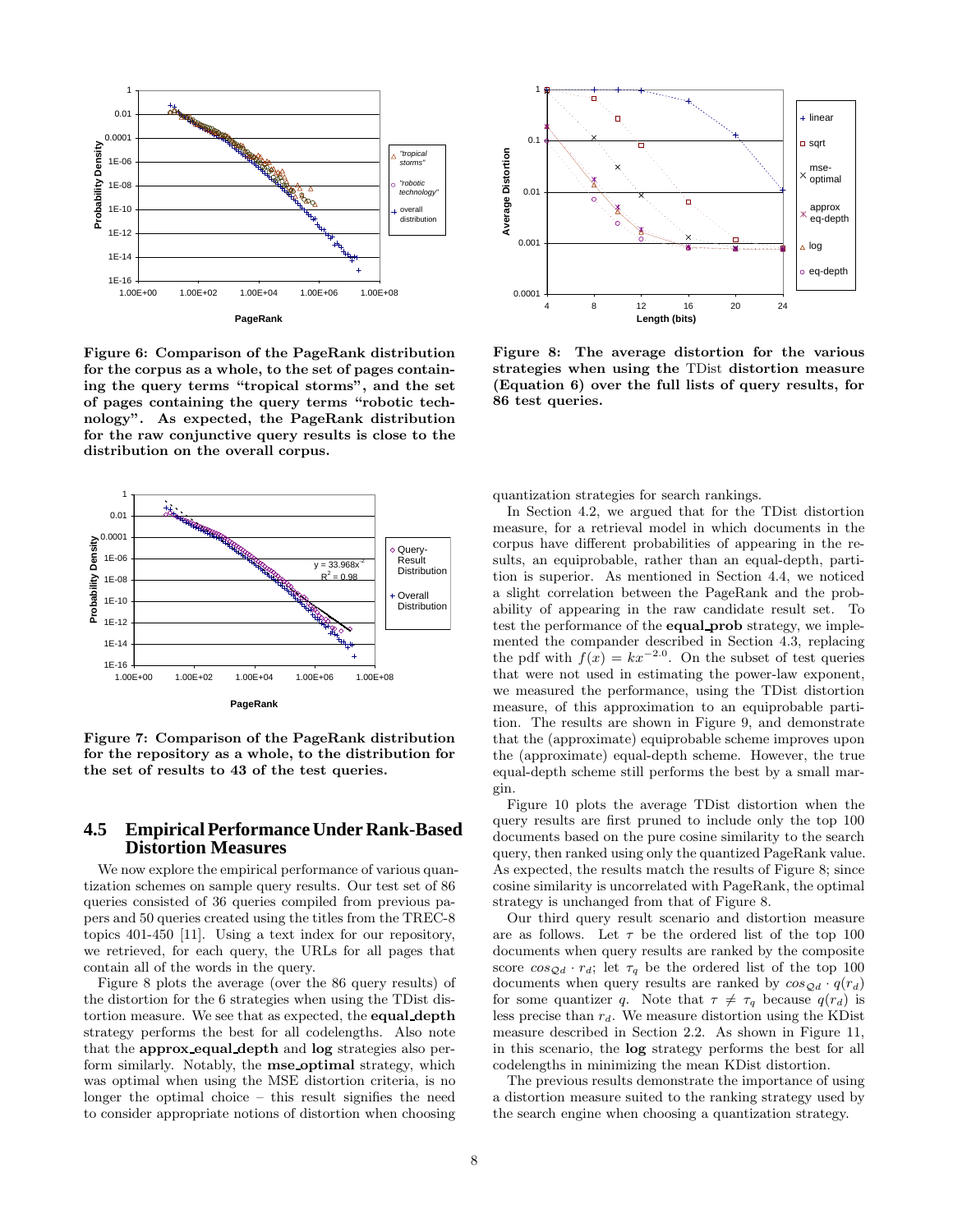

Figure 9: The approximate equiprobable partition outperforms the approximate equal-depth partition on the TDist distortion measure. Documents with high PageRank had slightly higher probabilities of being candidate results. The true equal-depth partition strategy still has the least distortion.

# **5. VARIABLE-LENGTH ENCODING SCHEMES**

Fixed length encoding schemes are much simpler to support in the implementation of the ranking function, because the attribute values are at easily computed offsets into the attribute vector. Assuming consecutively assigned document identifiers, and a fixed-length encoding using  $l$  bits per codeword, the value for the attribute for document  $i$  is at bit location  $i \times l$ . Variable-length encodings have the potential to reduce the average codeword lengths, and thus the overall storage requirement for the ranking vector. However, the downside is a more complex decoding process, which is less efficient and may not be practical, depending on the search engine's performance criteria. In particular, to retrieve the attribute values when the ranking vector is encoded with a variable-length scheme, a sparse index<sup>15</sup> is needed to allow the lookup of the block containing the desired value. Furthermore, all the values in that block preceding the desired value would also need to be decoded. For a large-scale search engine supporting millions of users, this additional overhead may not be affordable. In this section, we first explore the effectiveness of variable-length schemes in minimizing storage, and then investigate the additional runtime costs for decoding variable-length codes.

#### **5.1 Variable-Length Encoding Performance**

To investigate the effectiveness of variable-length schemes, we computed the average Huffman codelengths for the quantization schemes previously discussed in Sections 3 and 4. When the MSE distortion of Figure 5 is plotted against the Huffman codelength, rather than the fixed codelength, the uniform quantization strategy, linear, becomes the best performer, as shown in Figure  $12^{16}$  The variable-length en-



Figure 10: The average distortion for the various strategies when using the TDist distortion measure over pruned lists of query results, for 86 test queries. The pruned lists consisted of the top 100 results based on the cosine similarity of the documents to the query.

coding for the cells eliminates the inefficiencies of uniform quantization. This effect carries over to the result-based distortion measures as well, as shown in the replotting of Figure 8, given as Figure 13. Note that the equal-depth approaches derive no benefit from Huffman coding – the average codelength is reduced precisely when the cell depths are nonuniform. Note that the average codeword lengths shown in these graphs does not include the memory required for the additional indexes needed at runtime for efficient decoding; we discuss decoding requirements in Section 5.2.

These empirical results indicate that if a variable-length encoding scheme is used to generate codes for the cells, a uniform quantizer performs similarly to the optimal quantizer, under the distortion measures we used.

# **5.2 Variable-Length Encoding Costs**

Variable-length encoders outperform fixed-length encoders, when judged on the average codelength needed to achieve a particular distortion, for most of the distortion measures we have discussed. However, there is a substantial processing overhead at query time to decode the numeric attribute values. The driving motivation behind our work was to reduce the per-document attribute lookup cost by fitting the ranking vectors in main memory; variable-length encodings are only appropriate if fixed-length encodings are not sufficient to allow the attribute vectors to be stored in memory. We next discuss the offline and query-time costs of variablelength schemes compared to fixed-length schemes.

During the offline step, compression of the input data values using variable-length schemes requires first generating Huffman codes for the cells of the partition, and then generating a compressed version of the input by replacing each input value with the Huffman codeword assigned to the cell the value was mapped to. A fixed-length scheme does not require generating a Huffman code — the intervals can be assigned sequential l-bit ids. However, the cost of generating a Huffman code is fairly low; using the implementation of [9], we were able to generate the codebook and compress the in-

 $\sqrt[15]{\text{The index needs to be sparse, since otherwise any space}}$ savings from a variable-length coding scheme would be lost. <sup>16</sup>That uniform-width quantizers are near-optimal for variable-length encoding is known for the MSE distortion measure [3].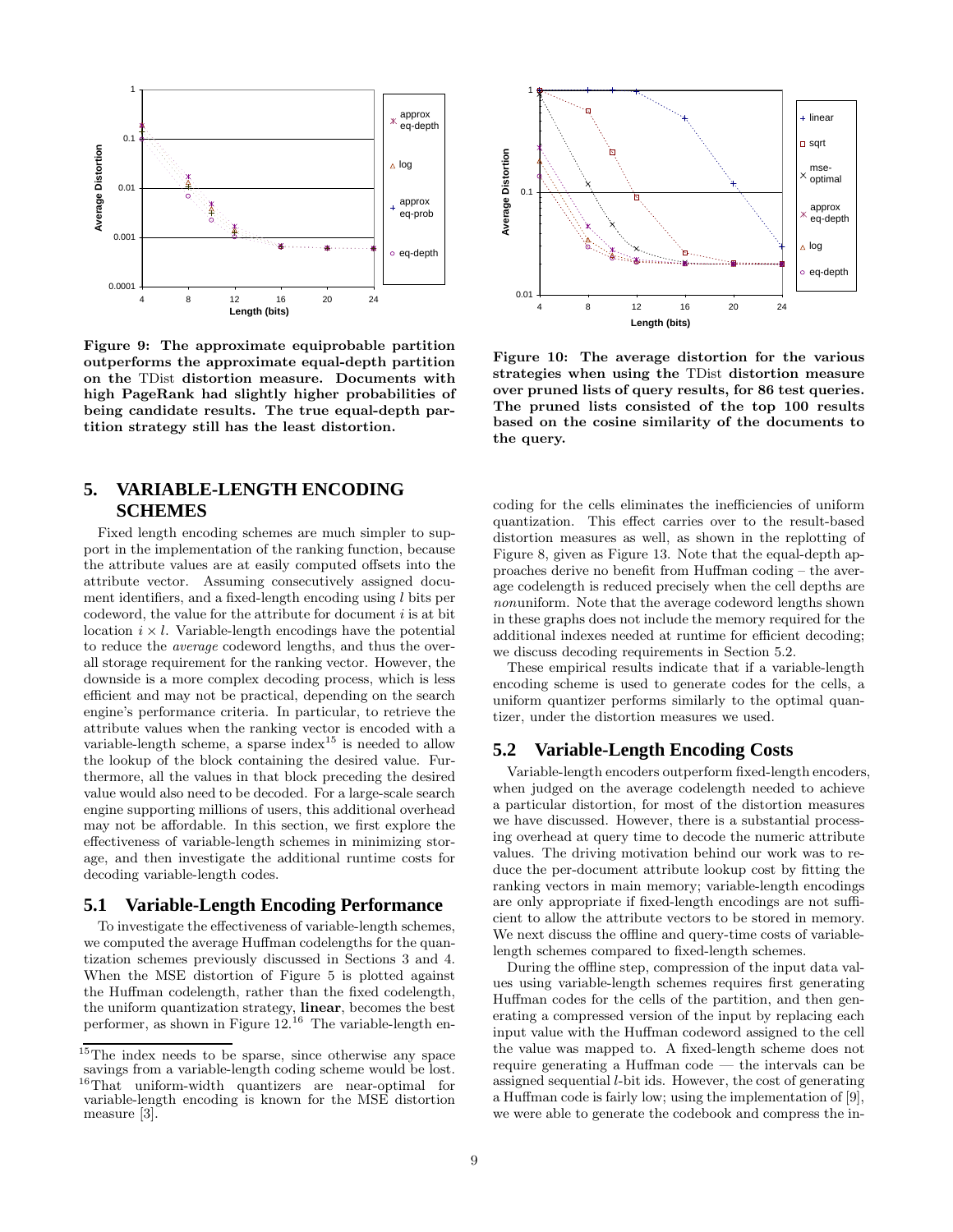

Figure 11: The average distortion for the various strategies when using the KDist distortion measure over pruned lists of query results, for 86 test queries. The pruned lists consisted of the top 100 results ranked by the score  $\cos_{\mathcal{Q}d} \cdot r_d$ .

put data (360M values, 1.34GB) in under 10 minutes using an AMD Athlon 1533MHz machine with a 6-way RAID-5 volume. Given the minimal impact of small variations in preprocessing cost, we did not explore further the offline overhead for variable-length encoding schemes.

The impact of additional query-time costs, however, is more significant. For both the fixed-length and variablelength scenarios, the query engine loads the entire sequence of quantized values into memory as a string b of bits. We assume that documents are identified by consecutively assigned document identifiers, so that the document with ID  $i$  is the *i*th value inserted into the bit string. In the case of a fixed-length scheme with codewords of length  $l$ , the attribute value associated with some document  $i$  is simply the value of the bit substring  $b[i \times l, (i+1) \times l-1]$ . The only cost is a memory lookup; in the case where  $l$  is not the length of standard integer data type (e.g., 8, 16, or 32), a few bit shifts are also required.

When using a variable-length code, however, for a given document i, finding the exact location for its attribute value in the bit string becomes nontrivial. Decoding from the beginning of the string until finding the ith value is of course inefficient, making an index necessary. More specifically, since maintaining the exact offset into the bitstring for each value would completely negate the benefit of compression, we must use a sparse index which maintains offsets to blocks of values. Decoding the attribute value for document i requires decoding all the values from the beginning of the block up through the desired value. Thus, the decoding time is proportional the block size  $B$ ; more precisely, the expected number of decodes is  $B/2$ . Using small blocks reduces the decoding time, but in turn increases the space usage of the sparse index. Figure 14 shows the decode time, in  $\mu$ s/document vs. block size, for 4 variable-length schemes. For comparison, the decode time for a fixed-length encoding scheme is also given. These times were measured on an AMD Athlon 1533MHz machine with 2GB of main memory. The additional space overhead, in bits/codeword, needed by the sparse index for 360M values for various block sizes is plotted in Figure 15.



Figure 12: The MSE of 6 different strategies, plotted against the average codeword length used. The MSE axis is on a log scale, and is normalized so that the MSE of the 4-bit linear compander is 1. For comparison, the optimal fixed-length performer is also shown; the simple linear quantizer, using variable-length codes, performs better than the optimal fixed-length strategy.

The times may seem very small, making the variablelength schemes seem attractive; however, for a large-scale search engine, with thousands of concurrent active queries, where each query has thousands of candidate results requiring attribute value decodings for tens of attributes, the perresult decode time needs to be as inexpensive as possible. As an illustrative example, consider a search engine with 1 billion pages with a query workload of 10 queries/s. Assume that each document has a single numeric property (e.g., PageRank) that needs to be decoded for calculating final rankings. Also assume that the average query yields .01% of the repository as candidate results, so that the processing for each query requires retrieving the numeric properties for 100,000 documents. If a variable-length scheme is used, so that the decode time for a single attribute value for a single document requires  $35 \mu s$ , decoding alone will require 3.5 seconds of CPU time per query, or equivalently, 35 machines are needed to handle the query workload (if decoding were the only cost in the system). If the decode time for is instead 1  $\mu$ s per document (e.g., utilizing a fixedlength encoding scheme), only 0.1s is spent decoding for each query; equivalently, a single machine can handle the query workload. Of course there are other significant costs in the system in addition to attribute value decode time; discussing them in detail is beyond the scope of this paper. Our goal in this example is simply to provide some intuition as to why per-document decode times need to be kept very small for large-scale search engines.

#### **6. RELATED WORK**

There has been much work in the field of compression in the context of large-scale Web search. An excellent overview of text-index compression techniques can be found in [19]. Suel and Yuan [18] investigate strategies for compressing the Web hyperlink graph. Raghavan and Garcia-Molina [16] explore techniques for compressing the Web link graph in ways that allow for efficient query processing.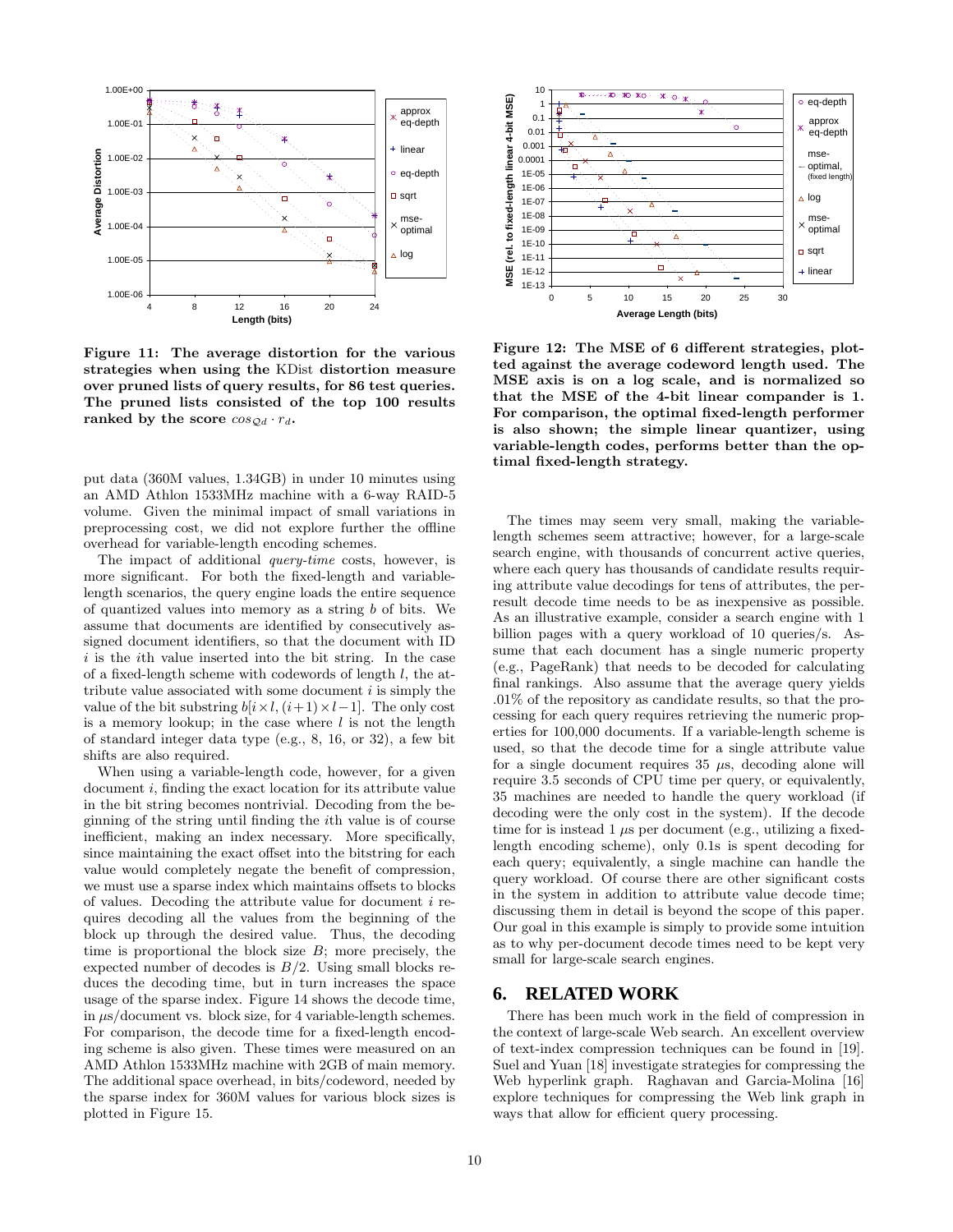

Figure 13: The average distortion for the variable length strategies when using the TDist distortion measure over the full lists of query results, for 86 test queries. The x-axis represents the average codeword lengths using a Huffman code.

Our work explores the development of lossy encodings for auxiliary numeric ranking vectors, where the quality of an encoding is judged by its effect on the final rankings induced over query results. An approach for efficiently encoding the document-length vector, needed for cosine computations, was studied in [10]. However, that work did not consider variable-length encodings, and did not provide analytic results for the behavior of the encodings under various models for query result distributions. The use of measures based on Kendall's- $\tau$  rank correlation for comparing document rankings has recently become popular [1, 6], and is given a thorough treatment by Fagin et al. in [2].

# **7. ACKNOWLEDGMENTS**

I would like to thank Professor Jeff Ullman for his comments and feedback. I would also like to thank Mayur Datar and Aristides Gionis for comments and useful discussions on the derivations given in Section 4.2 and Appendix A.

# **8. REFERENCES**

- [1] Cynthia Dwork, Ravi Kumar, Moni Naor, and D. Sivakumar. Rank aggregation methods for the web. In Proceedings of the Tenth International World Wide Web Conference, 2001.
- [2] Ronald Fagin, Ravi Kumar, and D. Sivakumar. Comparing top  $k$  lists. In Proceedings of the ACM-SIAM Symposium on Discrete Algorithms, 2003.
- [3] Robert M. Gray and David L. Neuhoff. Quantization. IEEE Transactions on Information Theory, 44(6), October 1998.
- [4] G. R. Grimmett and D. R. Stirzaker. *Probability and* Random Processes. Oxford University Press, New York, 1992.
- [5] Taher H. Haveliwala. Efficient computation of PageRank. Stanford University Technical Report 1999-31, 1999.
- [6] Taher H. Haveliwala. Topic-sensitive PageRank. In Proceedings of the Eleventh International World Wide Web Conference, 2002.



Figure 14: The decode time in microseconds per document for a PageRank vector quantized uniformly using variable-length codes with 4 different average codeword lengths. The decode time using a fixed-length code is also given for comparison.



Figure 15: The additional space overhead needed by the sparse index, measured as bits/codeword, for block sizes ranging from 10 to 200.

- [7] J. Hirai, S. Raghavan, H. Garcia-Molina, and A. Paepcke. Webbase: A repository of web pages. In Proceedings of the Ninth International World Wide Web Conference, 2000.
- [8] Glen Jeh and Jennifer Widom. Scaling personalized web search. Stanford University Technical Report, 2002.
- [9] A. Moffat and J. Katajainen. In-place calculation of minimum-redundancy codes. In S.G. Akl, F. Dehne, and J.-R. Sack, editors, Proc. Workshop on Algorithms and Data Structures, pages 393–402, Queen's University, Kingston, Ontario, August 1995. LNCS 955, Springer-Verlag.
- [10] Alistair Moffat, Justin Zobel, and Ron Sacks-Davis. Memory efficient ranking. Information Processing and Management, 30(6):733–744, November 1994.
- [11] National Institute of Standards and Technology (NIST). The 8th Text Retrieval Conference (TREC-8), 1999.